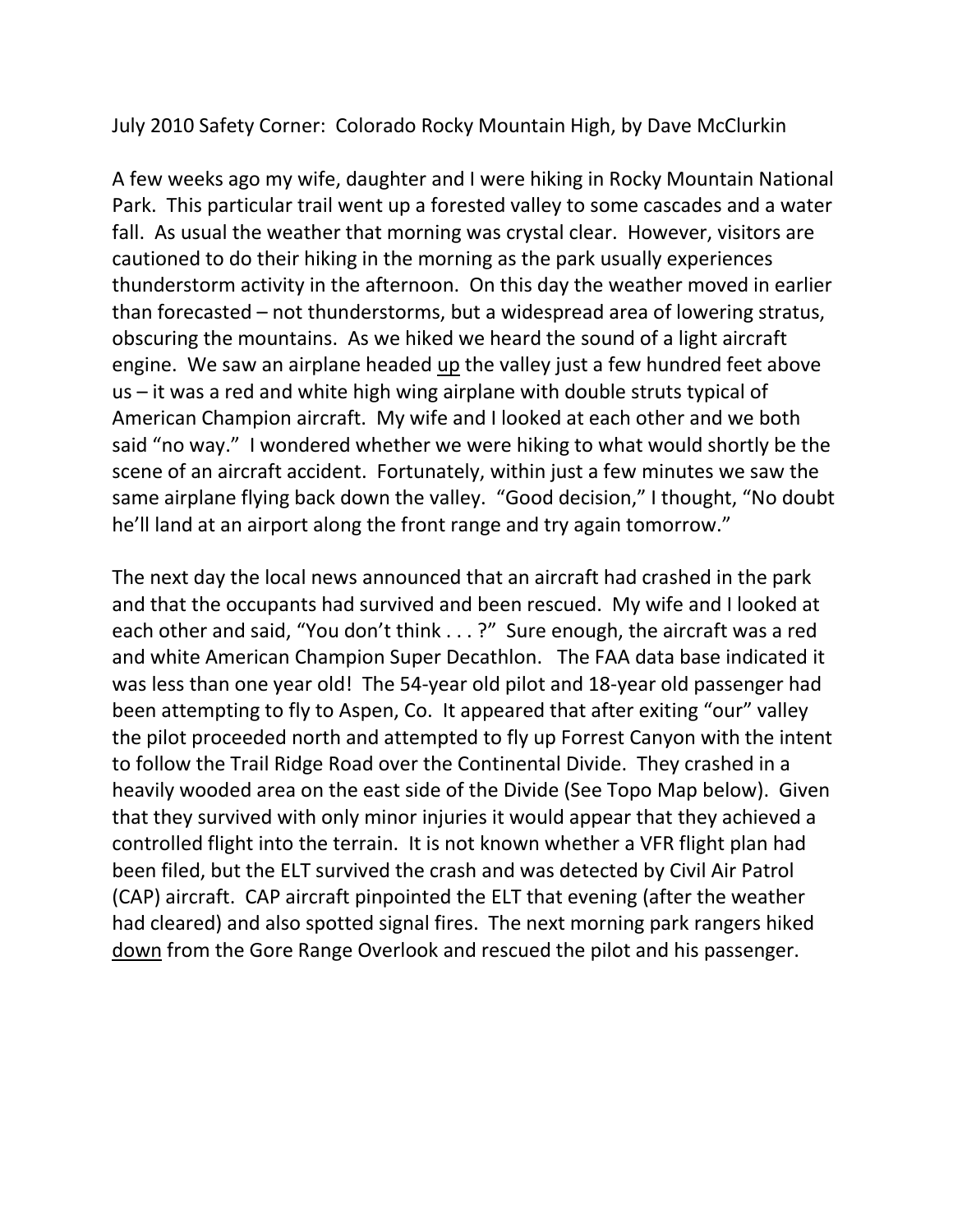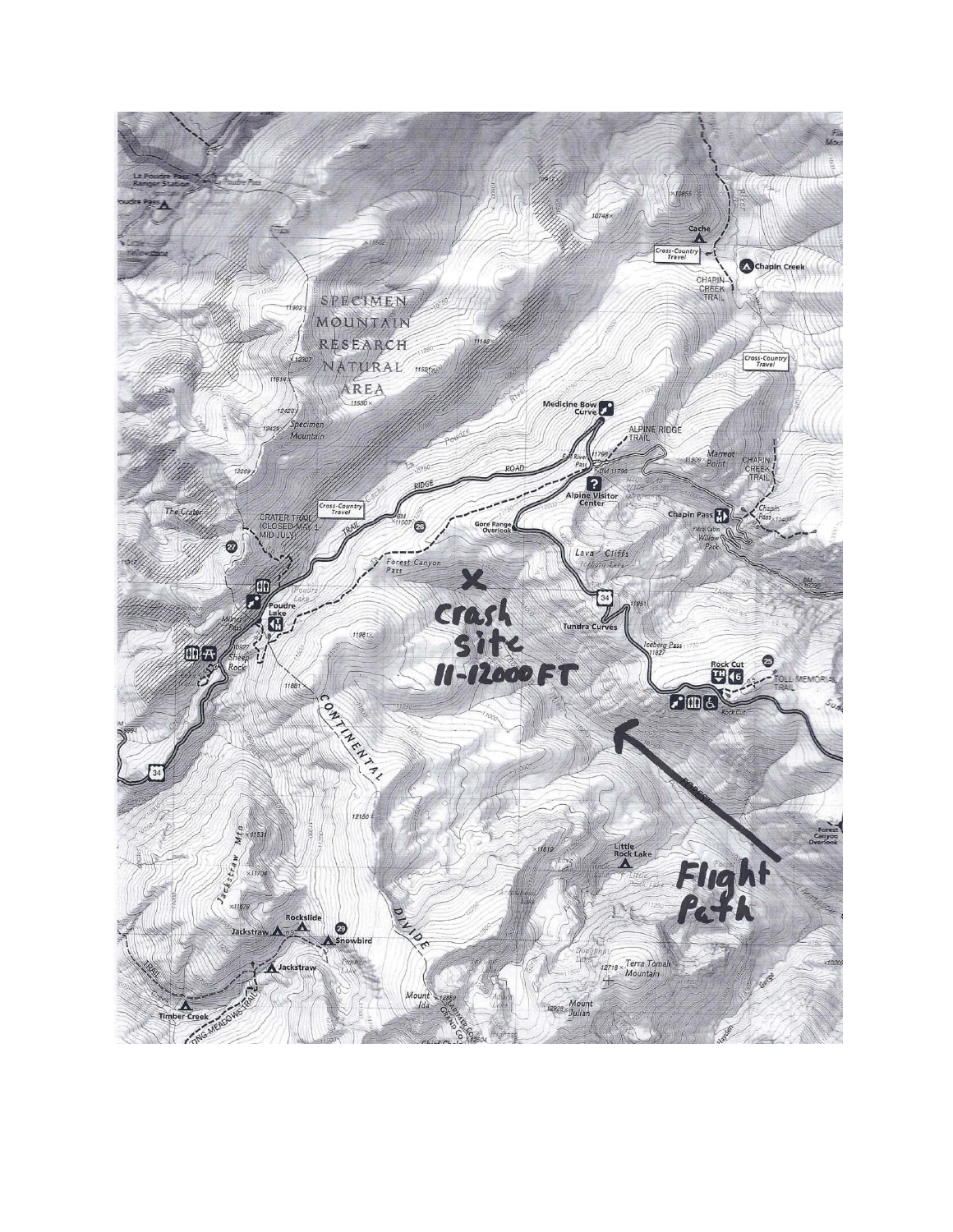Until the NTSB issues an accident investigation report, some of the following is speculation based on newspaper articles. Let's use the PAVE and 5P checklists to conduct a "post-mortem" of this accident.

**PILOT**: Experienced – the 54 year old pilot had been flying since age 16. However, he was from Wisconsin. Had he had mountain flying training and recent mountain flying experience? Was he familiar with the route? Had he done proper flight planning? He made a point of saying he had been flying a long time with the implication nothing bad had happened to him in almost 40 years. Could we also be seeing the Hazardous Attitude of Invulnerability?

**AIRCRAFT**: The service ceiling on the Super Decathlon is listed as 15,800 feet. Rate of climb at sea level is listed as 1280 feet per minute. It was about as new as an aircraft can be so we can assume it could achieve these numbers. At density altitudes above 10,000 feet you're probably lucky to get 200 feet per minute climb rate. This assumes the pilot used proper mixture leaning techniques. The aircraft was very close to its performance limits. Was the pilot familiar with the performance of this make and model at high density altitudes?

## **ENVIRONMENT**:

Weather – Started out clear with light winds aloft. A good day for mountain flying as long as the trip is made before the typical weather deterioration in the afternoon.

Terrain: Mountainous, extremely rugged, unforgiving. In most light single engine non-turbocharged aircraft without supplemental O2 you must fly through mountain passes. The terrain on either side rises above the altitude of the aircraft. If you know where you are, what you're doing and the weather is good, it's a blast!

Lighting: Day.

**EXTERNAL PRESSURE**: This appeared to be a sight-seeing jaunt. Did they have a deadline to be back is Wisconsin? Did they have reservations at an expensive hotel that evening with no refund option? Did the pilot not want to disappoint his passenger - a newly minted private pilot who was also his daughter? In hindsight no external pressure should be great enough to risk life and limb. However, few rational people set out on a trip with the intention of crashing the airplane.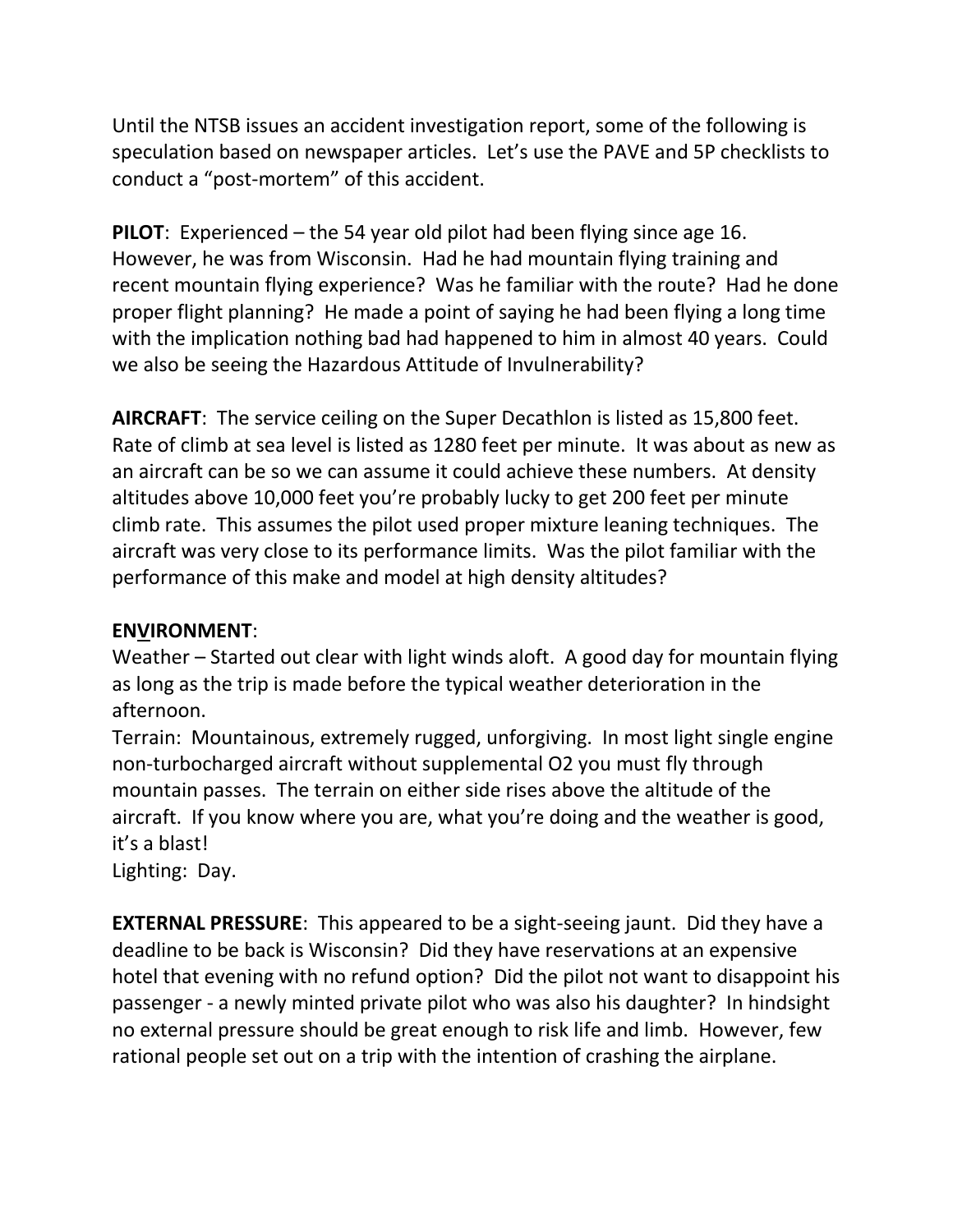**The 5P's – Plan, Plane, Pilot, Passengers, Programming**. From the PAVE checklist there may have been some concerns, but nothing that would warrant cancelling the flight. However, there is a lot more to risk management than the go/no-go decision. Flying is dynamic (duh). Things change and we must evaluate these changes – does the change represent a hazard which leads to an unacceptable risk? If so, what do we do about it? The following speculation revolves around the Plan and the Pilot.

Traversing the Continental Divide in this part of Colorado requires flying through one of several mountain passes. These passes range in altitude from 11,000 to 13,000 feet. Unless you really know the terrain like the back of your hand, mountain flyers are best advised to intensely study the route of flight, pick out the key landmarks and visualize them. Headings are marked and you chair-fly the route (at least that's what this flatlander does). Let's assume that this pilot's original plan was in fact to fly up Thunder Lake Trail, cross the Continental Divide at the Boulder-Grand pass – elevation 12,061 feet and that he did the proper flight planning for this route. This is where we first spotted the aircraft. He starts up the pass, but something has changed. Instead of crystal-clear blue skies he now encounters unforecast stratus clouds obscuring the higher elevations. He turns around. Great! Happy ending! Oops, not so fast. Now he flies northward up the front range. Low ceilings are still obscuring the higher elevations. He sees a wider valley to the west and decides to try his luck. Was there meticulous flight planning for this alternate route or was he just winging it at this point? It would be great to nurse the airplane up to 14,000 feet (for thirty minutes) to allow clearing the pass with a comfortable margin. But the ceilings won't allow that. So he's flying up a canyon, below the elevation of the pass he intends to fly through. Terrain rising, ceilings descending. Let's add a light westerly wind. As the air flows over the Continental Divide it descends – not much, maybe only 200 feet per minute. Too late – the airplane is descending into the trees. The pilot applies back pressure. Airspeed decreases but the airplane is still descending. If a turn is attempted that just increases the descent rate. Out of altitude, out of airspeed – the CAP and Rocky Mountain National Park Rangers get to make another save!

What caused the pilot to follow an acceptable course of action based on a set of circumstances and then less than an hour later follow an unacceptable course of action when presented with the same or worse set of circumstances? We see this on stage checks. On the first attempt the student opts not to fly based on